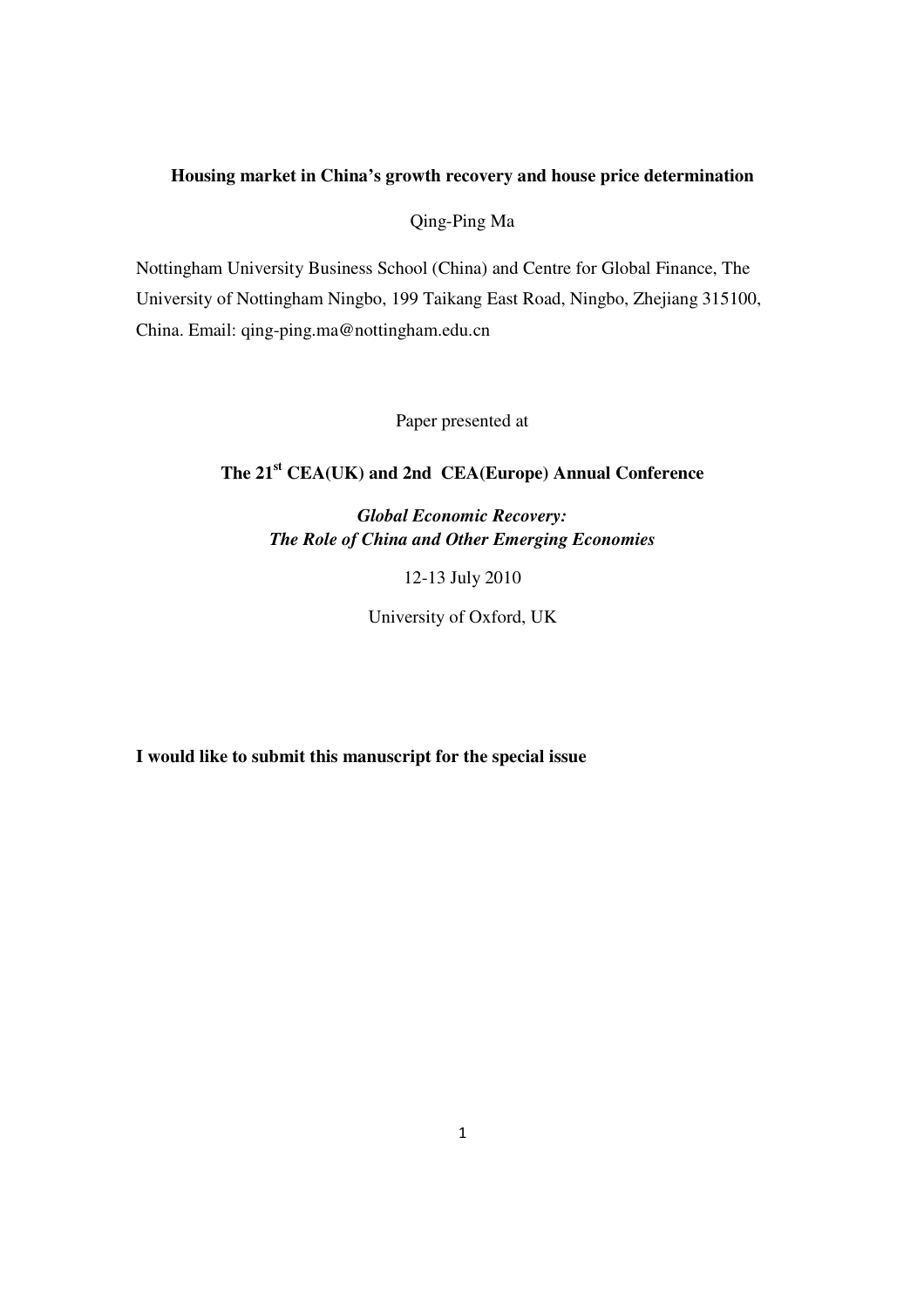# **Abstract**

This paper examines the role of housing market in China's growth recovery in 2009 and the determination of house prices in the current booming housing market. The global financial crisis 2007-2009 arose while policy-makers in China tried to prevent overheating of China's economy in 2007 by tightening monetary policy. While the western economies lack liquidity in their banking system, there was too much liquidity in the Chinese economy. To counter the adverse effect of the financial crisis on Chinese economy, policy-makers in China started a RMB 4 trillion stimulus package, and removed measures intended to slow down house price increase. The stimulus package went mainly to the fixed asset investment including the housing market. The investment in real estate is more than 11.5% of GDP in 2009; empirical analysis shows that the housing investment has a significant positive influence on the GDP growth. The house price in China seems to have decoupled from the economic fundamentals and its main determinants seem to be one period lagged house price and its percentage change.

The separation of house prices from the economic fundamentals suggests a bubble in the housing market. The main driving force of the house price increase at present is the expectation of continuing increase in house prices. The reluctance of central and local governments to let the house price drop, the belief in (urban) land as a scarce resource, past price trend in house prices, and loose monetary policy and difficulty in manufacturing all contribute to the continuing increase of house prices.

**Keywords**: House price; economic growth; financial crisis; GDP.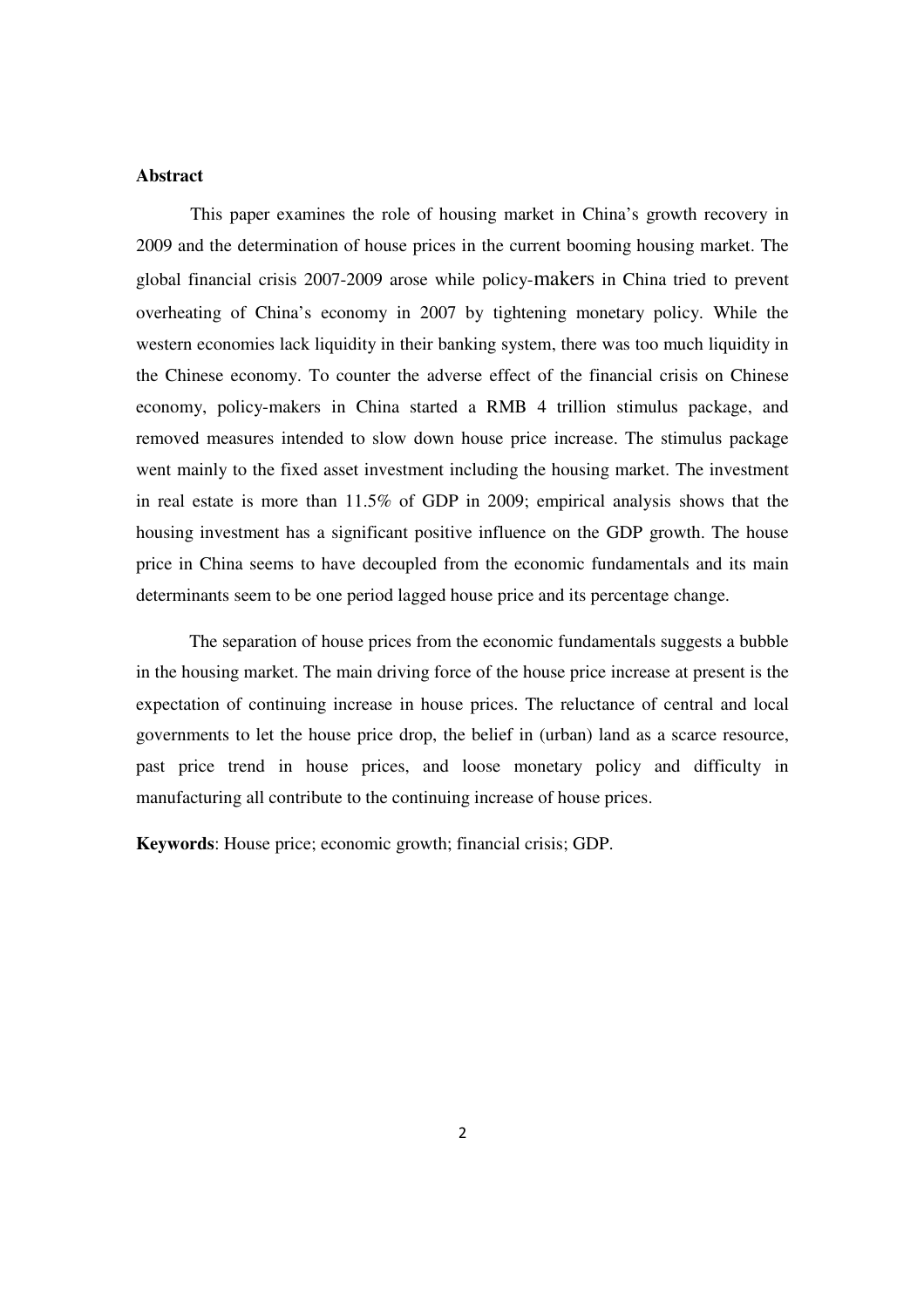# **1. Introduction**

The role housing market in China's growth rate recovery is closely related to the increase of house prices. On one hand, the booming housing market helped achieve an over 8% GDP growth rate; on the other hand, there are concerns about bubbles in the housing market. Many academics think that the price level has deviated too much from what economic fundamentals can justify. In the house price literature, it is generally believed that house price should reflect economic fundamentals at least in the long run.

Several studies have shown that economic fundamentals usually can explain changes in house price. Based on the US data, Mankiw and Weil (1989) found that demographic changes had important effect on the US house price and Capozza et al (2002) found city size, real income growth, population growth, and real construction costs have stable relationship with house price. Using Swedish panel data from1968 to 1994 Hort (1998) has made similar findings as those of Capozza et al (2002). McQuinn and O'Reilly (2008) used a panel data of 16 OECD countries from 1980 to 2005 and found that long-run house prices mainly reflects adjustment to improved fundamentals rather than speculative house price bubbles. Glindro et al (2008) found similar result using data from 1993 to 2006 in 9 Asia-Pacific economies. In contrast with the above studies, Gallin (2006) found no stable relationship between house price and economic fundamentals using 95 US MSA data from 1975 to 2002.

To explain why house prices deviate from economic fundamentals, researchers have explored different avenues. Muellbauer and Murphy (1997) found that UK financial liberalization of the mortgage market in the 1980s led to notable shifts in the house price behavior. Priemus (2003) demonstrated that the change of land policy has significantly affected the house price in the Netherland. Kiyotaki and Moore (1997) and Bernanke et al (1999) looked into the relationship between banking credit and asset prices (including house price). Collyns and Senhadji (2002) found that influence of credit growth to residential property price is contemporaneously significant in many Asia economies. According to the study of Goodhart (1995), the relationship between property prices and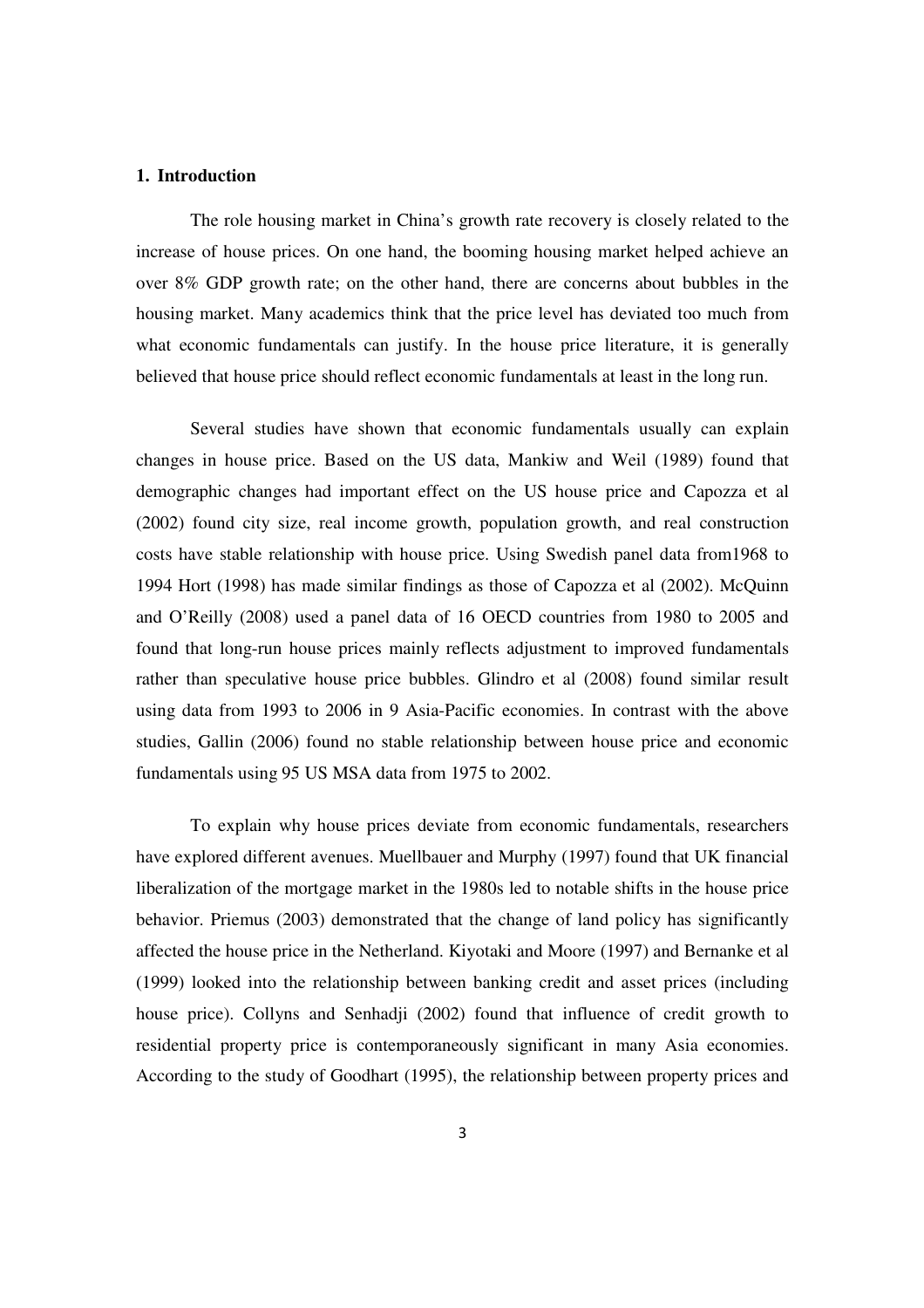credit growth is different in the US from in the UK. Gerlach and Peng (2005) argued that property prices influence bank credit instead of bank credit influencing property prices.

On the relationship between banking credit and house prices in China, Zhang et al (2006) and Liang and Cao (2007) found a relatively positive correlation coefficient between China's property prices and mortgage lending, while an increase in the mortgage lending rate can slow down the rise of property prices. Using Shanghai's monthly data, Tu and Zhang (2005) found the main determinants of Shanghai house price are oneperiod lagged house price, the ratio of real estate investment to fixed asset investment, FDI, and the variability of vacancy rate. Yu (2010) found there is no stable relationship between house price and economic fundamentals; house price has deviated upward from the economic fundamentals since government started macro-control of the real estate market in 2003. Yan et al (2009) found that short-run dynamics depend on changes of fundamentals and the adjustment process of housing market.

The measures by the Chinese governments in response to the 2007-2009 financial crisis has markedly increased banking lending in the economy, and a large amount of bank loans have flown into the real estate market. The extra liquidity from the government stimulus package is one cause of the house price increase in China during this global crisis. The 2007-2009 financial crisis led to recession in major western economies. The USA, UK, Germany, France and Japan have seen their economy shrinking in the third and fourth quarters of 2008. The recession continued in 2009 and the unemployment rate increased. When the crisis started at 2007, China was undergoing its one of fastest economic expansion, with a real GDP growth rate at 14.2%. After 5 year economic growth at over 10%, the economy was overheating and the inflation rate was picking up rapidly. To prevent further increase in inflation and bubbles in the economy, the People's Bank of China (PBOC), the central bank, implemented tight monetary policy to cool down the economy. PBOC raised the interest rate six times and the deposit reserve ratio 10 times in 2007 amid efforts to curb inflation and overheating economic growth.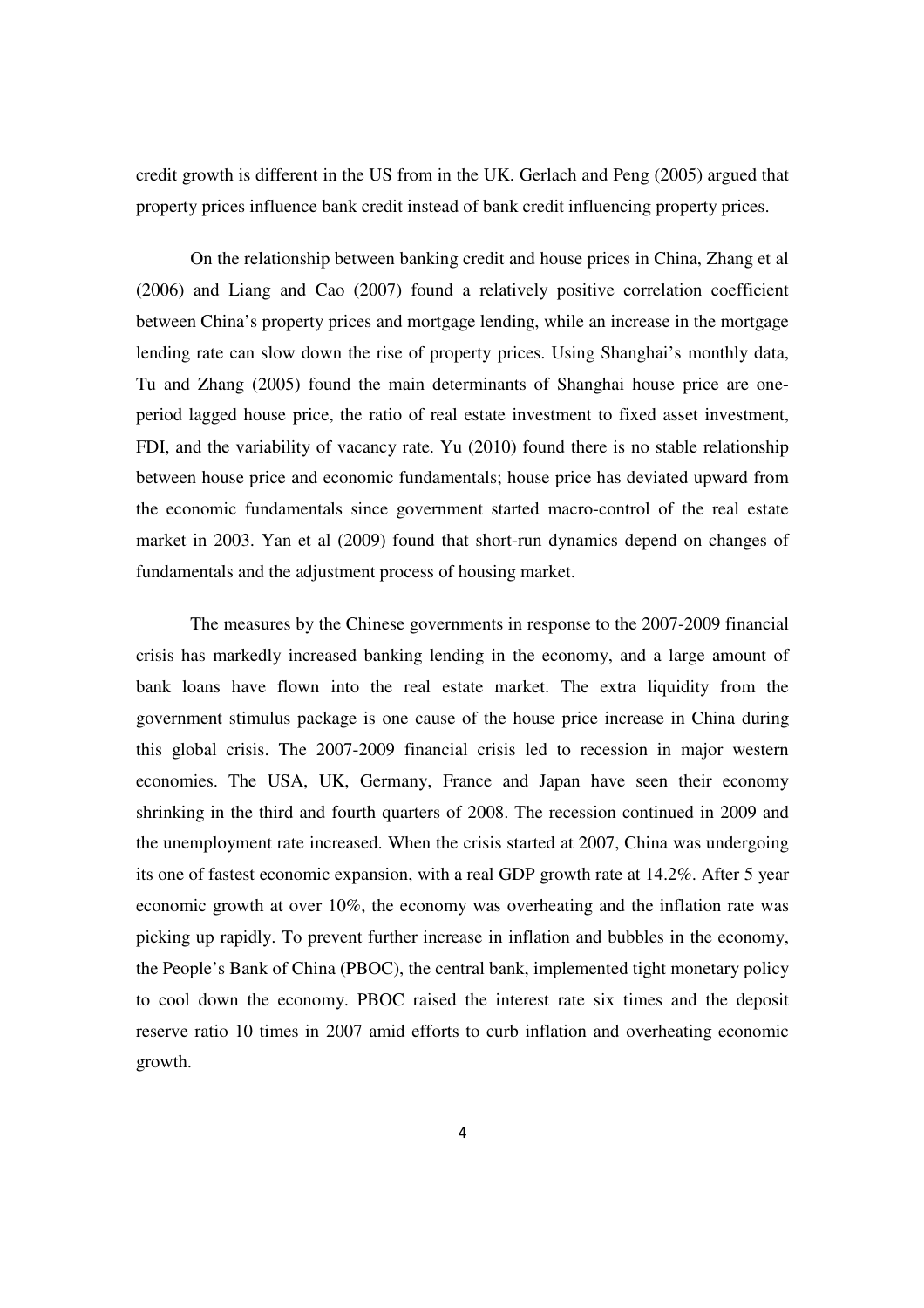The extra liquidity has been a chronic problem in China because of the large trade surplus and foreign direct investment. In 2006, the central bank had already raised three times the deposit reserve ratio. The tight monetary policy continued into 2008 with an increase in the required reserve ratio by half a percentage point to 15 percent as Jan 25 2008, when in major Western economies the central banks had been pumping liquidity into their banking system and cutting interest rates. The PBOC raised the deposit reserve ratio five times in 2008; the final increase in 2008 was announced on 7 June, to be effective on 25 June. The brief overview of the financial crisis and China's monetary policy shows that China and western economies entered the financial crisis at different stages of their business cycle. The aim of this paper is to analyze how the difference between China and western economies lead to a booming housing market in China which contributed to the growth recovery and may have led to a real estate bubble in China. The rest of the paper is organized as follows: Section 2 will examine the difference between Chinese and western economies when they encounter the crisis; Section 3 will look into the contribution of housing market in growth recovery; Section 4 will investigate the determination of house prices; and Section 5 concludes.

#### **2. The difference between Chinese and the west economies when the crisis started**

The most noticeable feature of the 2007-2010 financial/economic crisis is credit crunching (Mizen 2008). The lack of liquidity in the banking system causes banks reluctant to lend. To provide liquidity to the interbank market, the European Central Bank injected Euro 95 billion in overnight credit into the interbank market on August 9, 2007. The US Federal Reserve also injected US\$ 24 billion to supply liquidity to the market. The Federal Reserve cut the discount rate to 5.75% on August 17. The British central bank, Bank of England, was initially reluctant to intervene. On September 14, 2007, a run on the deposits of the British bank Northern Rock began. The UK government was forced to guarantee all the savings in Northern Rock to stop the bank run spreading and the Bank of England had to pump in emergency money. On 18 September 2007, the Federal Reserve cut the discount rate by 50 basis points to 4.75%. The Federal Reserve announced the creation of the term auction facility (TAF), which would auction a fixed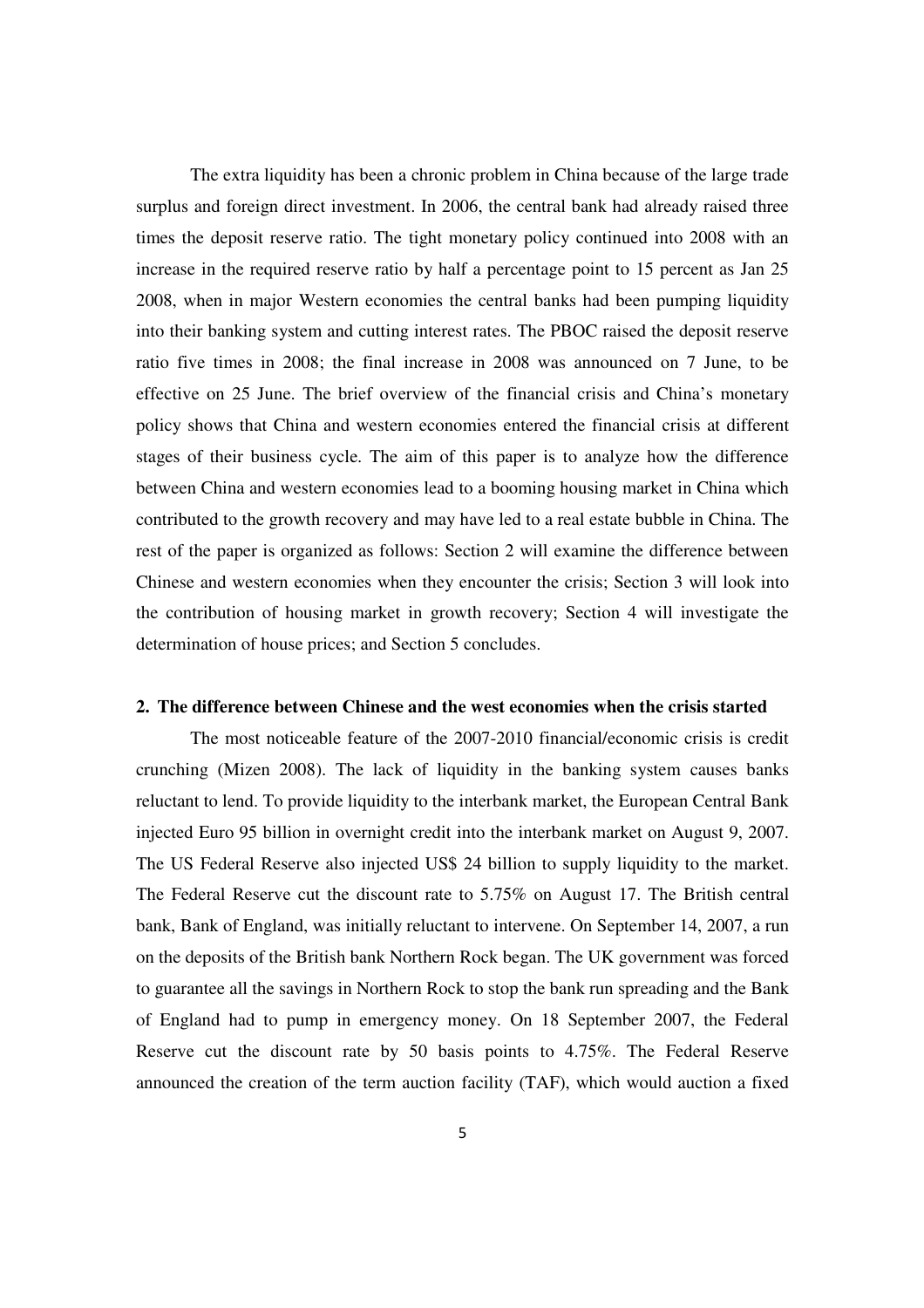amount of funds to the banking system, initially set at US\$20 billion. The ECB lent European commercial banks \$500 billion. The Bank of England made £10 billion available to UK banks. On 22 January 2008, the Federal Reserve cut the federal funds rate by 75 basis points to 3.50%. If the western governments and central banks had not provided the liquidity and financial assistance to the banking systems, many major banks would bankrupt and the whole financial system might collapse.

 Even after the financial crisis started, the problem China faced was too much liquidity in the economy. Prominent in the economic activity in China are the fast economic growth and the high real estate price. Since the de facto peg of Chinese yuan to US dollar was replaced with a basket of currencies in 2006, although the appreciation of Chinese yuan caused difficulties of exporters in some sectors, the exports as a whole were still growing fast (at a slower pace than in 2004-2006). To prevent the yuan from appreciating too fast, the central bank has to buy the foreign currency and increase money supply in the economy. Excess liquidity became a major challenge for the government as it could result in asset bubbles and economic overheating. Because of the extra liquidity, there were both stock market boom and real estate market boom in 2007. The GDP growth rate, driven by the growth of exports and the real estate industry, was a staggering 14.2% in 2007. The Shanghai stock exchange composite index increased from under 1200 at the beginning of 2006 to around 6200 in October 2007. The consumer price index (CPI) also increased fast in 2007, so did the house price especially in some big cities, causing concerns that people would not be able to buy a flat in the city they work. The tightening of monetary policy in 2007 did not show an obvious effect on the economic growth rate or the real estate price increase even by June 2008, when the PBOC raised the deposit reserve ratio one more time. The growth rates in the first and second quarters of 2008 were still above 10%, and the increase in house price was still in its fastest pace. Obviously, China's economy was in a different stage of business cycle from those of major western economies. Different monetary policies are needed for the different stages.

 Before the tightening of monetary policy by the central bank took effects in China, by the third quarter of 2008 the financial crisis in the US initiated by the subprime mortgage crisis in 2006 had let most major western economies slid into recession. The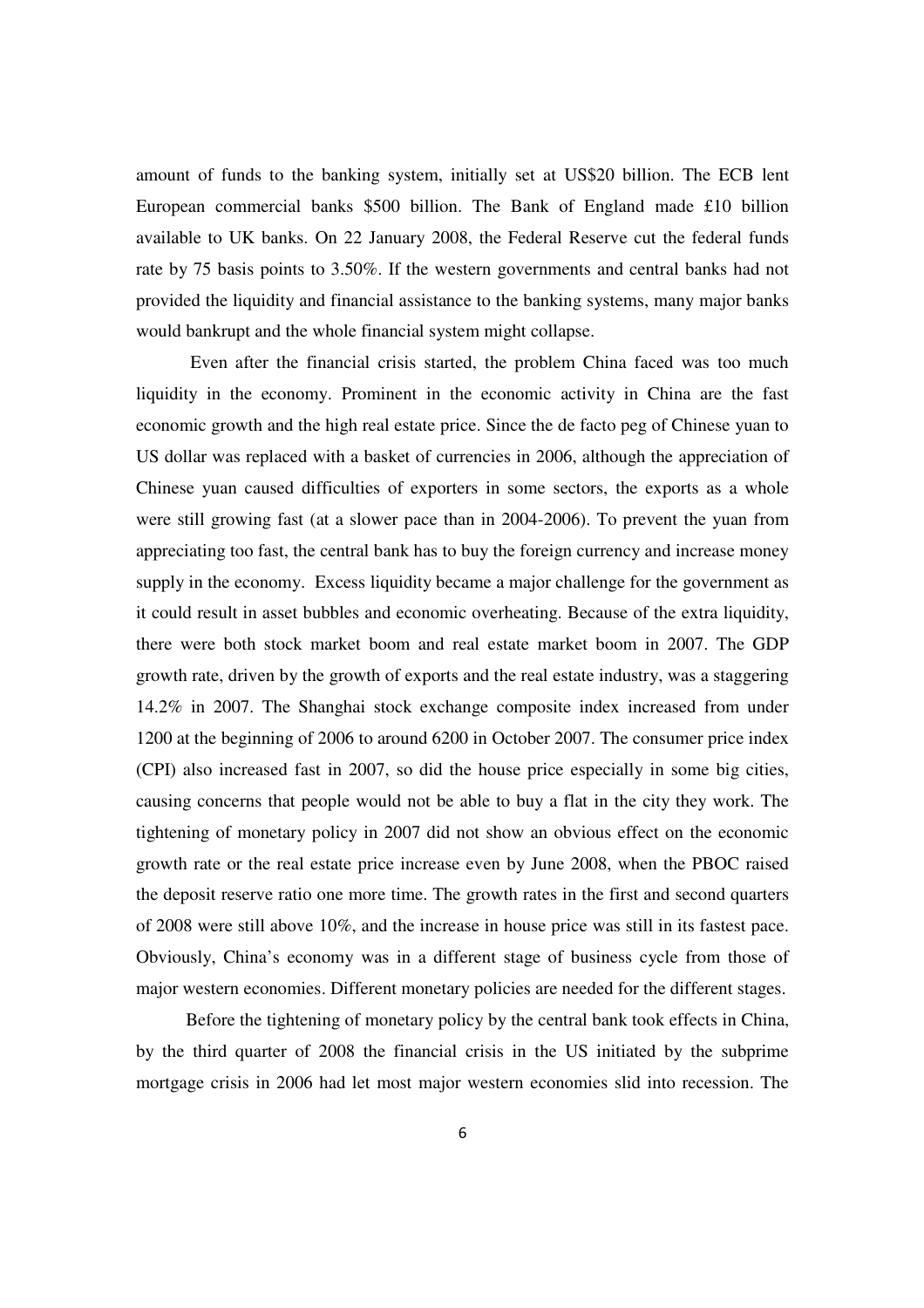pessimism and the credit crunching transmitted into the real economy because of the decreased demand. The decreased aggregate demand in major western economies reduced their demand for goods and services produced in China. The slowdown of the world economy has shown its impact on the Chinese economy. China's economy was growing by 9% in the fourth quarter of 2008 and the growth rate dropped to 6.1% in the first quarter of 2009, its weakest expansion since quarterly records began in 1992. The regions where export-oriented economy is important have been hit harder by the crisis. In the first quarter of 2009, Guangdong grew by 5.8%, Zhejiang by 3.4% and Shanghai by 3.1%. In recent years, exports have become an important driver in GDP growth. The reduction in exports lowers the GDP growth rate to below 10% in third and fourth quarter of 2008. With pessimistic views about the prospect of global economy, the increase in house prices slowed down in the third and fourth quarters of 2008. The house price dropped in real terms in the first and second quarters of 2009, which triggered complaints and price propping policies from the local governments in various cities.

 Since major western economies experienced recession in later 2008, governments and central banks tried to use all policy tools at their disposal to prevent or attenuate the recession and rescue their troubled banking system. Sensing the adverse impact of a slowdown or recession on the Chinese economy, the government initiated a 4 trillion Chinese yuan stimulus package in order to insure the economic growth rate above 8%. Earlier policies to slow down the house price increase had been revoked to stimulate the housing demand. With the stimulus package, the house price recovered in the third quarter of 2009 and return to the fast price increase scenes. The real estate market seems to play an essential role in the economic development in China, especially in the more developed major cities and coast regions. The contribution of the real estate industry to the GDP growth is about 20% in 2009. It seems that investment in housing industry has more or less compensated the decrease in exports in 2009.

## **3. The contribution of real estate sector to the GDP**

At the beginning of 2009, the house price reached its lowest level in recent years; the housing industry was pretty gloomy about the future. But with the stimulus package,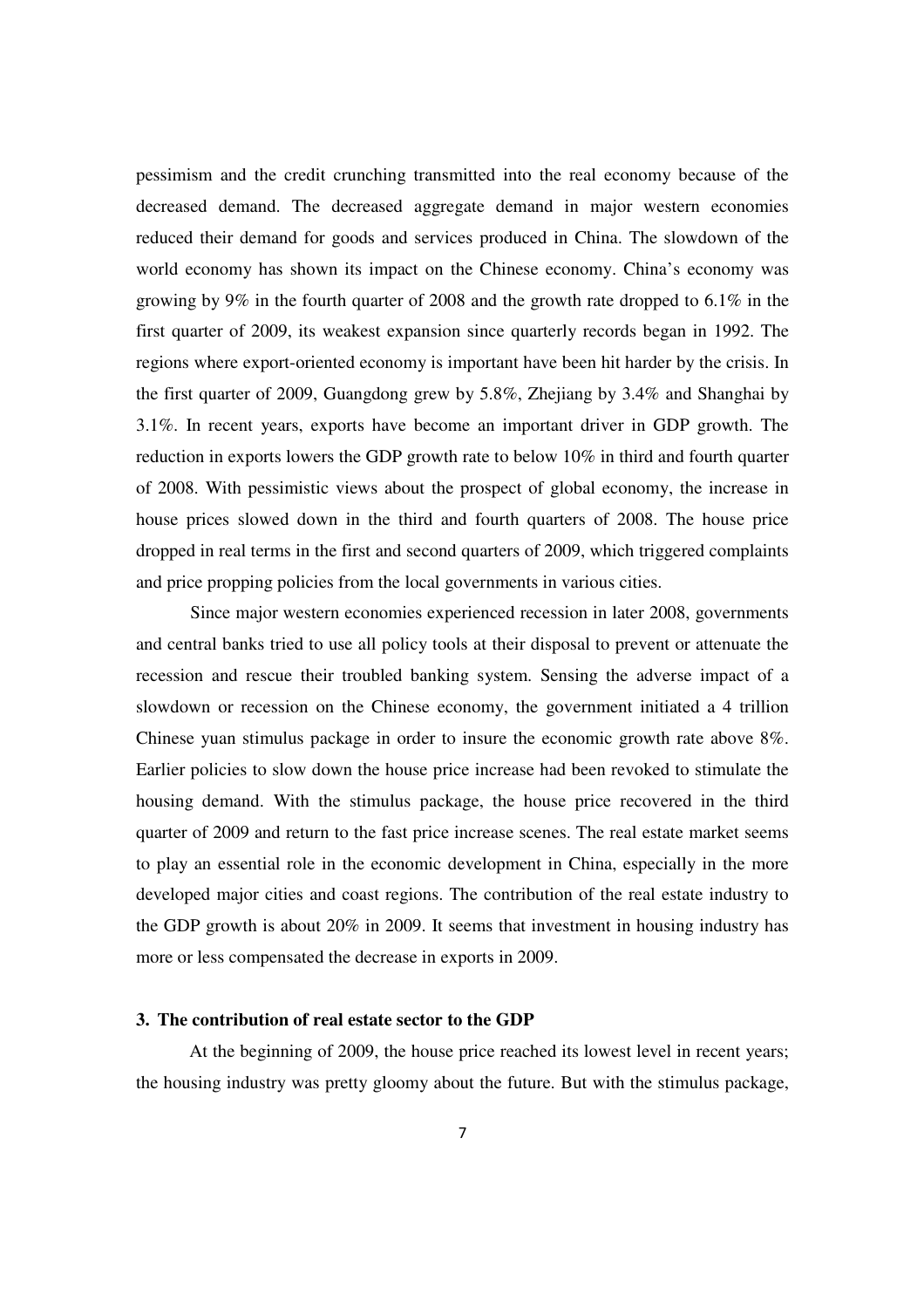the sale volumes increased markedly with price increase. By the end of 2009, people started panicking buying because they were worried that house price would continue its increasing trend in the past 10 to 15 years. Within one year, the housing market from its low ebb rapidly turning into a boom. As one of engines for China's economic growth, the real estate industry plays an important role in insuring growth. In 2009, the sale volume of new and second-hand houses exceeded 6 trillion yuan, which is about 20% of the GDP in the same period. The investment in real estate reaches 3.6 trillion yuan, which is 19% of the fixed capital investment. The growth in the real estate investment constitutes 30% of the growth in fixed capital investment. New house sales equal to 13% of GDP in 2009, whereas in 2008 the new house sales were only 7.6% of GDP. Even in 2007, the new house sales were 10.4% of GDP, much lower than that in 2009. The commercial house floor area sold increased by 53% compared with last year with an increase in the total sales value 86.8%, among which commercial residential house floor area increased by 54.4% with an increase in sales value of 91.5%.

To investigate the relationship between GDP growth rate and the real estate investment, we use ordinary least square (OLS) method for estimating the parameters of the regression equation. The GDP growth rate data and housing industry investment data are from the database of National Bureau of Statistics. The EViews statistics software was used for carrying out the linear regression analysis.

In order to examine the contribution of real estate investment to GDP growth recovery, we did a regression analysis on the relationship between the GDP growth rate and the growth rate of housing industry investment. As shown in Fig.1, there is a good correlation between the two growth rate. The results of regression analysis in in Table 1. As shown in Table 1, the housing industry investment has a very significant influence on the GDP growth rate. For each one percent increase in the housing industry, there will about 0.188 percentage point increase in the GDP. Therefore, increasing investment in the real estate sector is a reliable way of stimulating the economic growth in China. The Durbin-Watson test (D=0.494806) indicates that there is serial correlation in the observations. Breusch-Godfrey serial correlation LM Test also suggests the existence of serial correlation (Obs  $R^2$ =11.41866, p<0.003315).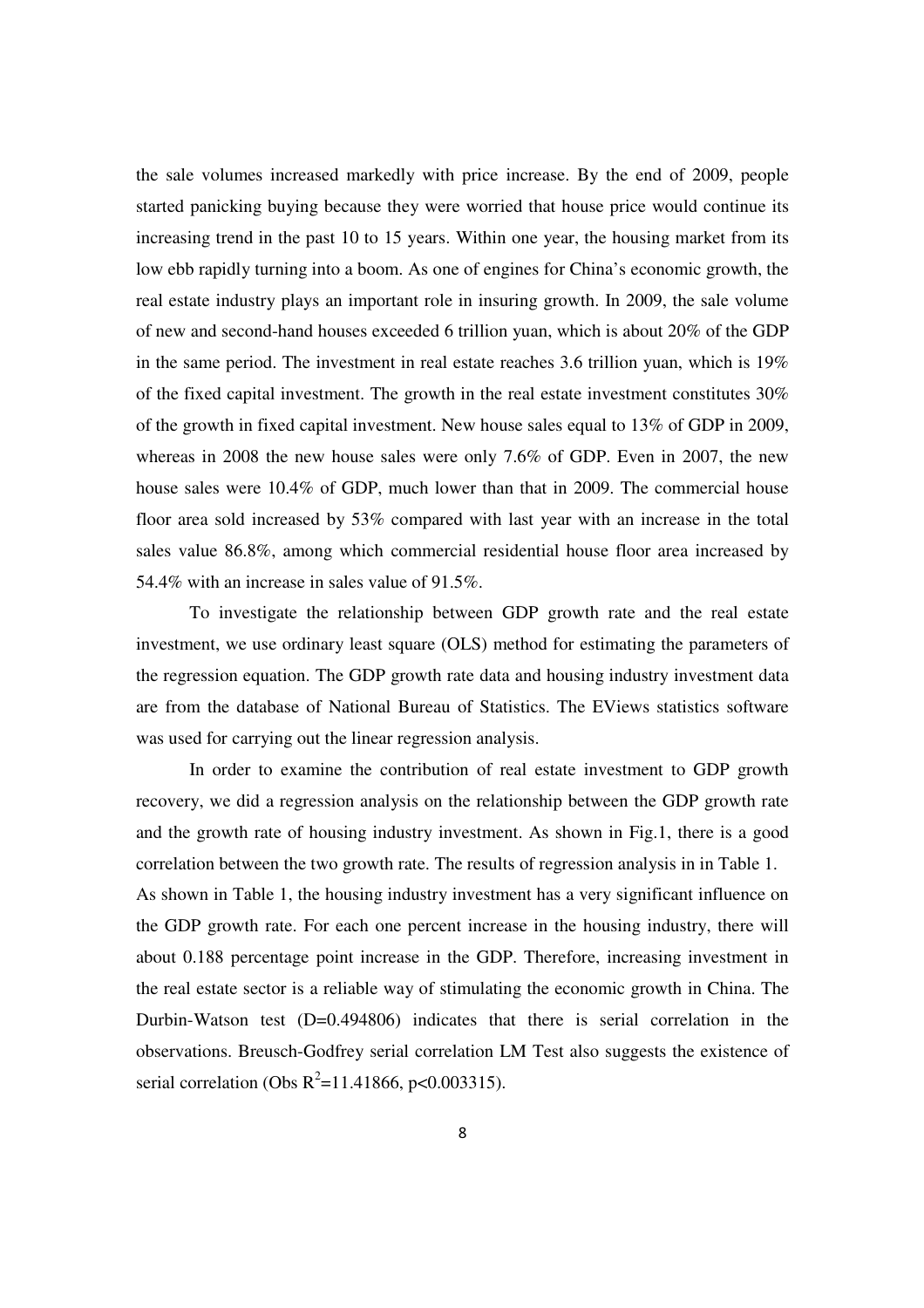

Fig.1 The relationship between the GDP growth rate and the housing investment growth rate. GDP, GDP growth rate; House, housing growth rate. The left Y-axis is percentage change for the GDP, and the right Y-axis is percentage change for the housing investment. The x-axis label is quarter of the year. Data source: National Bureau of Statistics.

| Variable           | Coefficient | Std. Error | t-Statistic | Prob.  |
|--------------------|-------------|------------|-------------|--------|
| C                  | 6.453276    | 1.000239   | 6.451734    | 0.0000 |
| <b>HOUSE</b>       | 0.187579    | 0.040101   | 4.677672    | 0.0003 |
| R-squared          | 0.593282    |            |             |        |
| Adjusted R-squared | 0.566168    |            |             |        |
| F-statistic        | 21.88062    |            |             |        |
| Prob(F-statistic)  | 0.000298    |            |             |        |
| Sample:            | 17          |            |             |        |
| Durbin-Watson stat | 0.494806    |            |             |        |

**Table 1 The estimators of GDP growth and the housing investment growth between 2006Q1 and 2010Q1**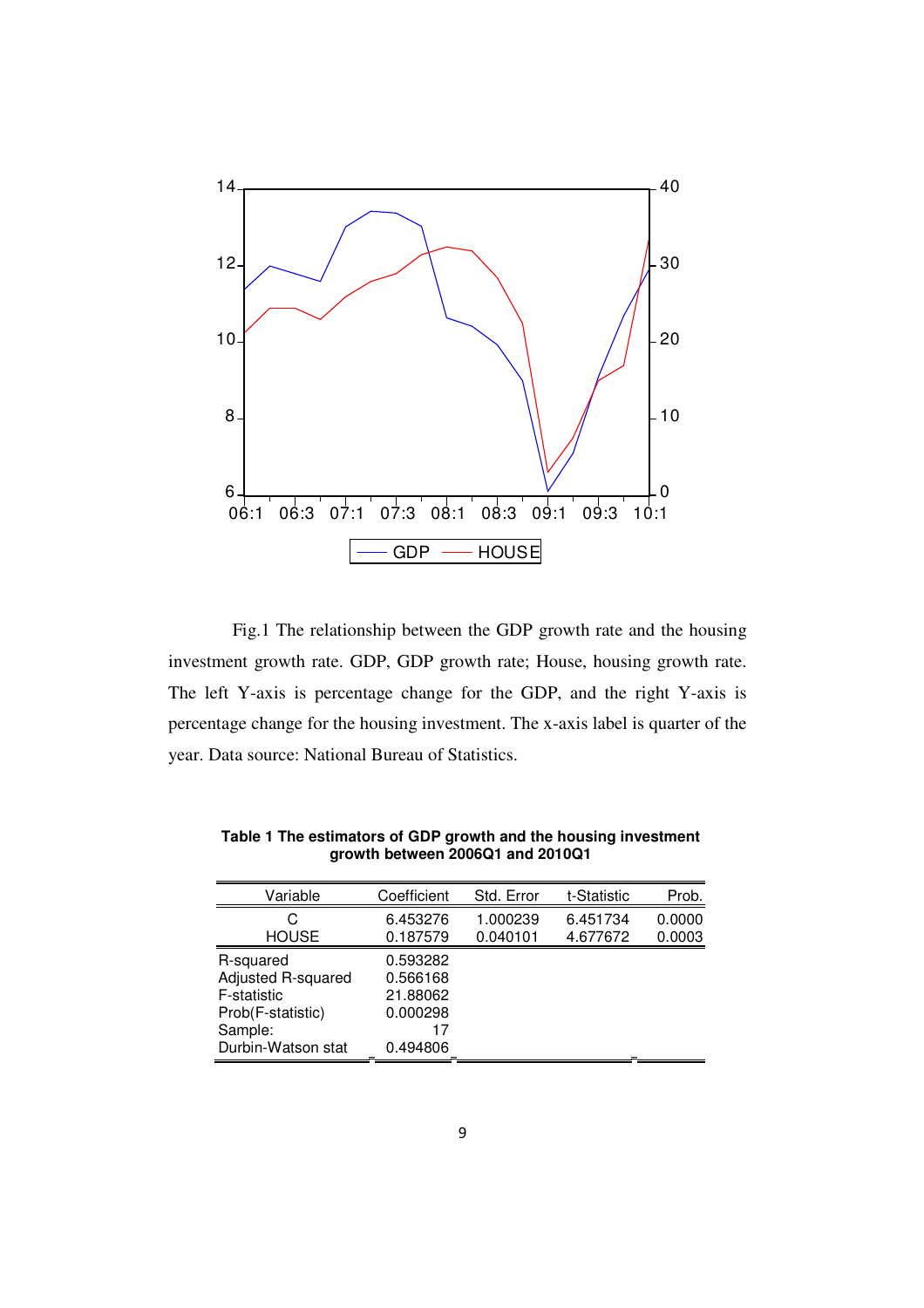To remedy the serial correlation problem, the lagged GDP growth rate and housing investment growth are included in the regression equation as independent variables. Table 2 shows the results of the estimation.

| Variable           | Coefficient | Std. Error | t-Statistic | Prob.  |
|--------------------|-------------|------------|-------------|--------|
| C                  | 1.598567    | 1.233302   | 1.296168    | 0.2193 |
| <b>HOUSE</b>       | 0.116222    | 0.038242   | 3.039154    | 0.0103 |
| $GDP(t-1)$         | 0.947629    | 0.189887   | 4.990477    | 0.0003 |
| HOUSE(t-1)         | $-0.163927$ | 0.040849   | $-4.012972$ | 0.0017 |
| R-squared          | 0.878396    |            |             |        |
| Adjusted R-squared | 0.847995    |            |             |        |
| F-statistic        | 28.89373    |            |             |        |
| Prob(F-statistic)  | 0.000009    |            |             |        |
| Sample:            | 16          |            |             |        |
|                    |             |            |             |        |

**Table 2 The estimators of GDP growth rate and housing investment growth rate with lagged variables** 

With lagged variables on the right-hand side of the regression equation, the Durbin-Watson test no long applies. The Breusch-Godfrey serial correlation LM Test does not reject the null hypothesis that there is no serial correlation (Obs  $R^2$ =2.393647, p<0.302152). When the lagged variables are included as independent variables, the lagged GDP growth rate has a positive impact on the current GDP growth rate. The current housing investment growth still has a positive effect on the GDP growth rate, with about 0.12 percentage point increase in GDP for each percentage increase in housing investment. But the lagged housing investment has a negative effect on the GDP growth rate, probably because previous period investment in houses reduces funds available for current consumption and investment.

## **4. The house price determination**

In examining the real estate price trend in China, two facts stand out. One is that the house price hardly ever decreased since the market-oriented housing reform in 1998.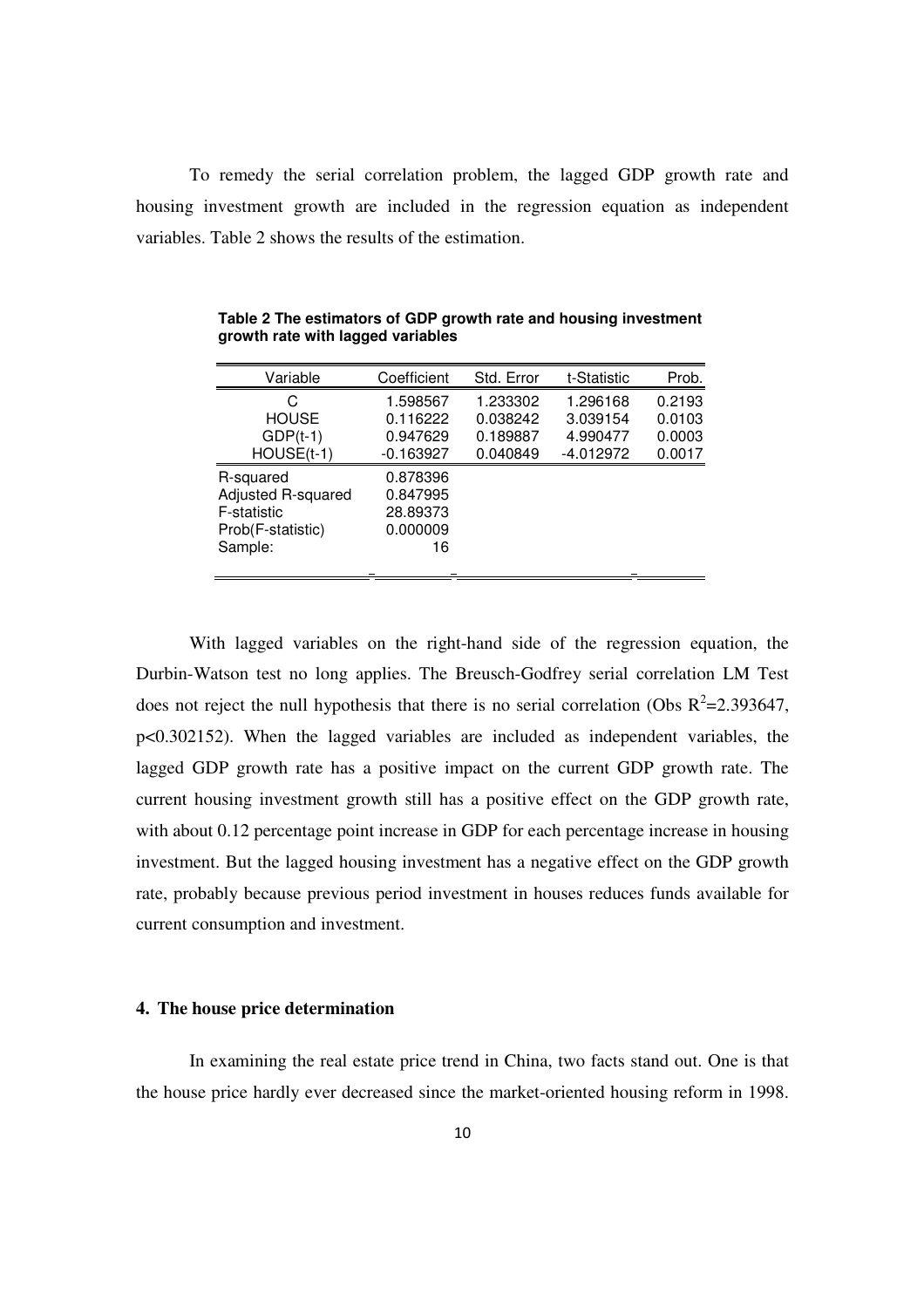The other is that the government (the prime minister Wen Jiabao) stated objective in regulating the housing market is to prevent too fast increase of house prices in some cities. Although researchers have identified some cities with housing market bubble in 2003- 2005, those cities tend to witness the fastest price increases in recent years. Hui and Shen (2006) found that house price bubbles existed in Shanghai in 2003. In the past 10 years, the house price has deviated from the economic fundamentals (Yu 2010), and seems to follow its own path of evolution. In this paper, the two features of house price in China (continuous increase and government protection on downward movement) will be modeled by a stochastic process with downward protection.

Since the house price P is no longer determined by economic fundamentals, we assume that the process governing P is a geometric Brownian motion with function form

$$
dP = aPdt + \sigma PdB
$$

In the above equation, *a* is the instantaneous percentage change in house price per unit time,  $\sigma$  is the house price volatility; *t* is time and B is a Brownian motion representing the risk source. This stochastic differential equation will generate both price increases and decreases. To describe the price changes in the Chinese housing market from 1998 up to now, we need an equation that can give nearly one directional movement. The stochastic equation with government policy guarantee to move only upward is

$$
dP = \max[0, aPdt + \sigma PdB]
$$

The effect of the max function is to insure that investors in the housing market will never lose money. The risk in this market is how much money an investor will make. Essentially when the government is reluctant to see any price drop in the house market, the only direction of house price change is upward, and this is a government put option for investors in the housing market. Once a put option given to investors for free, the property bubble bound to form. And the larger the bubble becomes, the less willing the government will prick the bubble to deflate it. The government will use its monetary and fiscal policy to prop up the housing market, such that interest rates no longer determine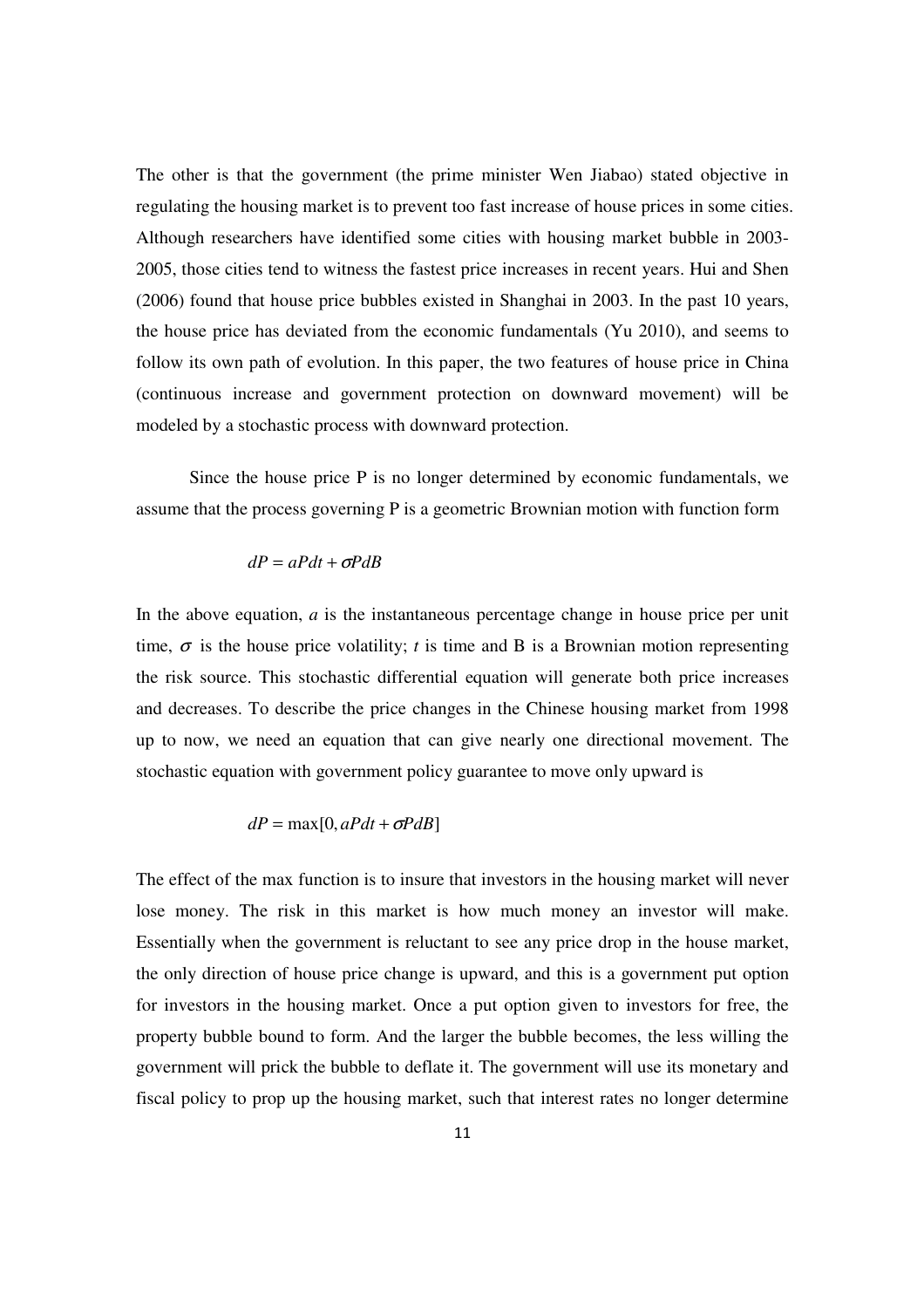the house prices. Rather interest rates become a tool to insure no downward price movement. When the bubble forms and gets bigger, the house price acquired a life of its own and its price change can be largely explained by positive feedbacks from its own price change. In the following, we tested whether house price movements can be largely explained by its own movement in previous periods. We consider the following regression

$$
P_t = \beta_1 + \beta_2 P_{t-1} + \beta_3 \frac{\Delta P_{t-1}}{P_{t-1}}
$$

*P<sub>t</sub>* is the house price (index) at time *t*, and  $\beta_1$ ,  $\beta_2$  and  $\beta_3$  are the regression coefficients. We constructed the time series of house price index from the data of National Bureau of Statistics of China. Table 3 is the regression results.

| Variable               | Coefficient | Std. Error | t-Statistic | Prob.  |
|------------------------|-------------|------------|-------------|--------|
| Constant               | $-2.874232$ | 0.493673   | $-5.822142$ | 0.0000 |
| $P(t-1)$               | 1.022423    | 0.003867   | 264.3915    | 0.0000 |
| $\Delta P(t-1)/P(t-1)$ | 1.264834    | 0.026373   | 47.96033    | 0.0000 |
| R-squared              | 0.999700    |            |             |        |
| Adjusted R-squared     | 0.999671    |            |             |        |
| F-statistic            | 34992.47    |            |             |        |
| Prob(F-statistic)      | 0.000000    |            |             |        |
| Sample size:           | 24          |            |             |        |
|                        |             |            |             |        |

**Table 3 The estimator of house price determinants between 2004Q1 and 2010Q1 with lagged house price and its percentage change as independent variables** 

From the results of Table 3, it is clear that the lagged variable and the lagged percentage change explained almost all the changes in the house price P. All the estimators are very significant. We have also tested including other variable such as GDP growth rate, which have a smaller but significant effect on house price (see Table 4). Adding lagged GDP growth rate without contemporary GDP growth rate has no significant effect on house price.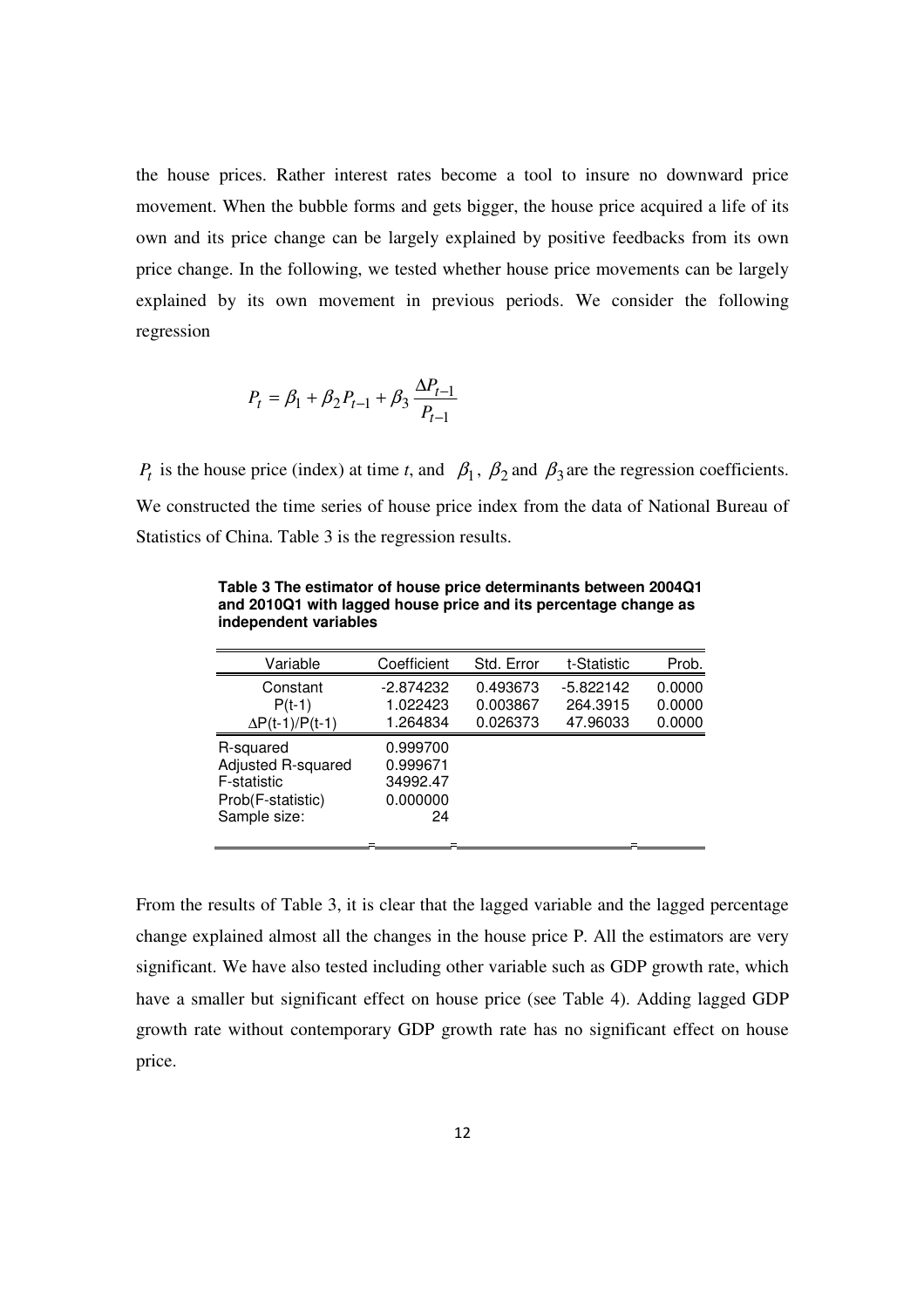| Variable               | Coefficient | Std. Error | t-Statistic | Prob.  |
|------------------------|-------------|------------|-------------|--------|
| Constant               | $-3.647653$ | 0.575803   | $-6.334899$ | 0.0000 |
| $P(t-1)$               | 1.023634    | 0.003602   | 284.1472    | 0.0000 |
| GDP                    | 0.061239    | 0.027999   | 2.187180    | 0.0408 |
| $\Delta P(t-1)/P(t-1)$ | 1.244579    | 0.025982   | 47.90077    | 0.0000 |
| R-squared              | 0.999758    |            |             |        |
| Adjusted R-squared     | 0.999722    |            |             |        |
| F-statistic            | 27533.18    |            |             |        |
| Prob(F-statistic)      | 0.000000    |            |             |        |
| Sample size            | 24          |            |             |        |
|                        |             |            |             |        |

**Table 4 The estimator of house price determinants between 2004Q1 and 2010Q1 with GDP growth rate, lagged house price and its percentage change as independent variables**

The results in Tables 3 and 4 suggest that the movement of house price is mainly driven by the buyers' belief that house price in China will not decrease rather than changes in economic fundamentals. This belief has been correct since the housing reform in 1998, and each time when the housing market became bearish, the government would step in to prop up the market. The bearish predictions have nearly always been wrong and prospective buyers waiting for price decrease have usually lost out. Will this pattern of house price change continue in future or in next five years? It seems unlikely. In the long run, all investments should have the same rate of return, and the return should be based on the cash flow the asset generates. When the house price stops rising and the rent a property generates cannot justify its price, the housing market bubble will burst. The price dynamics of housing market described in this study suggests the existence of housing market bubbles. The simple criterion to judge whether there is housing market bubble is whether people buy a property because they need to live in it or because they can make money out of it. If people's main motive to buy a house is to sell it for a profit or to keep it for future need because price will increase, there must be a bubble in the housing market.

The current situation is mainly a consequence of government policies and activities at different levels. In one sense, it is because of government competing with private sectors and ordinary household for profits/benefits. The monopoly of land supply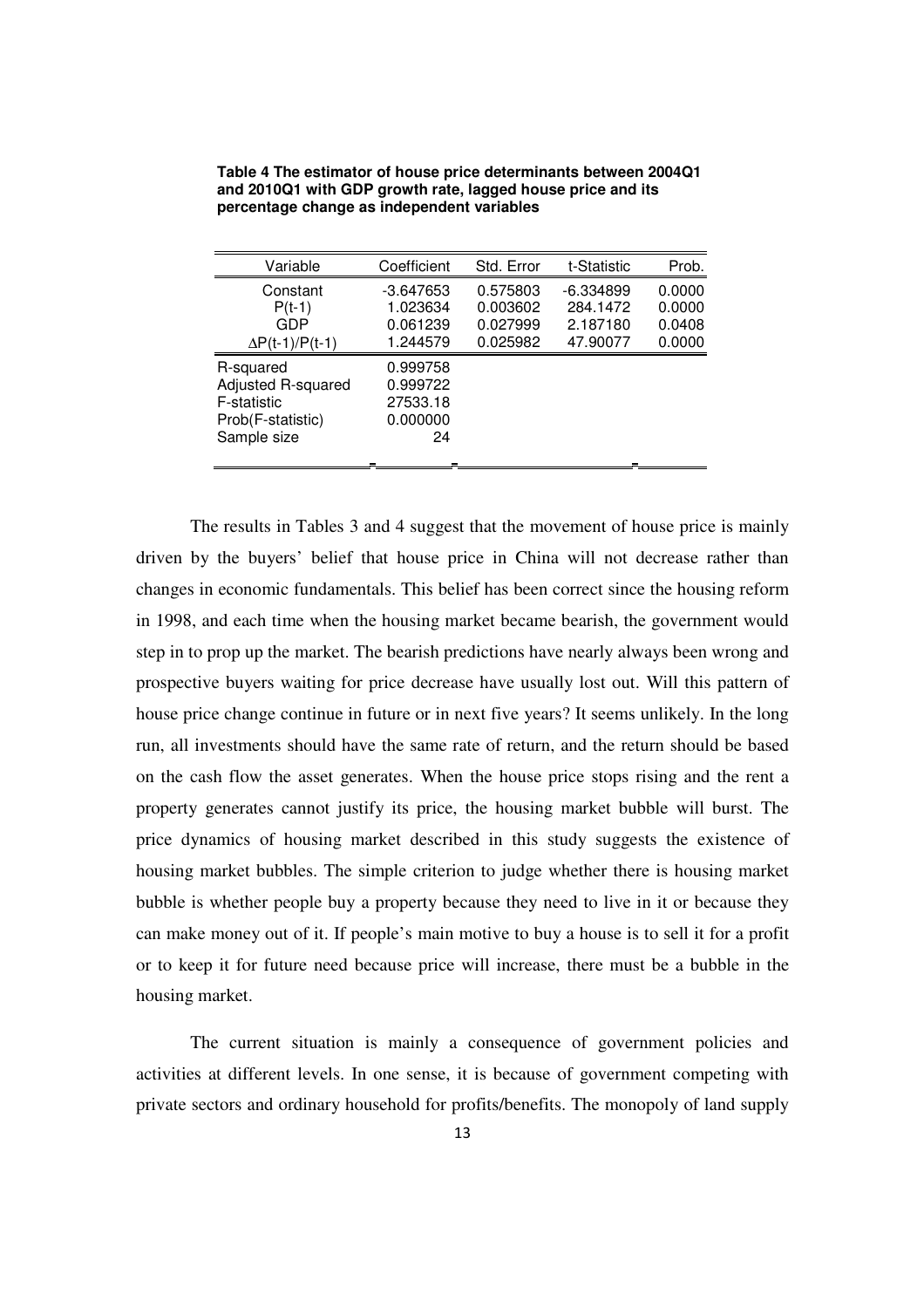and land-use right transfer and incomes generated from the monopoly make it very difficult for the government not to prop up the housing market, which results in the belief that house price will never decrease and the worst scenario for the buyers is not making that much profit. When there is an effective guarantee from the government that the house price will not go down, the house buyers have got a free put option, the "government put". Although the government has failed in all its previous efforts in stabilizing the housing market, it has started another round of efforts, we need to wait and see its outcome. If the Chinese government continues to control land use right assignments and provide de-facto downside protection for housing investment, house prices may rise further and contribute to the economic growth until a bubble forming and bursting. The right policy approach toward a housing market bubble in China is to remove ambiguities in property rights and land use rights concerning real estate investment, and charge higher marginal tax on land use or property to promote efficient uses of scarce land resources.

## **5. Discussion and conclusion**

This paper has examined the different situations when China and western economies encountered the 2007-2009 financial crisis. While the western economies lack liquidity in their banking system, the PBOC had been fighting inflation and tried to control the extra liquidity in the economy. Although they were different stages of their business cycles, they adopted similar approaches in dealing with the crisis. The main problem faced by the Chinese policymakers during the crisis was to make up the decreased demand from abroad, not a shortage of liquidity. Since there was no shortage of liquidity and the demand for Chinese exports was low in 2009, the stimulus package largely went to the fixed asset investment and housing market. The demand for houses stimulated housing industry investment and helped the recovery of GDP growth rate. The main effect of the booming housing market is to compensate the negative effect of decrease in exports due to recession in major western economies.

Empirical analysis shows that an increase in housing investment can significantly increase the GDP growth rate. This result is understandable, because housing investment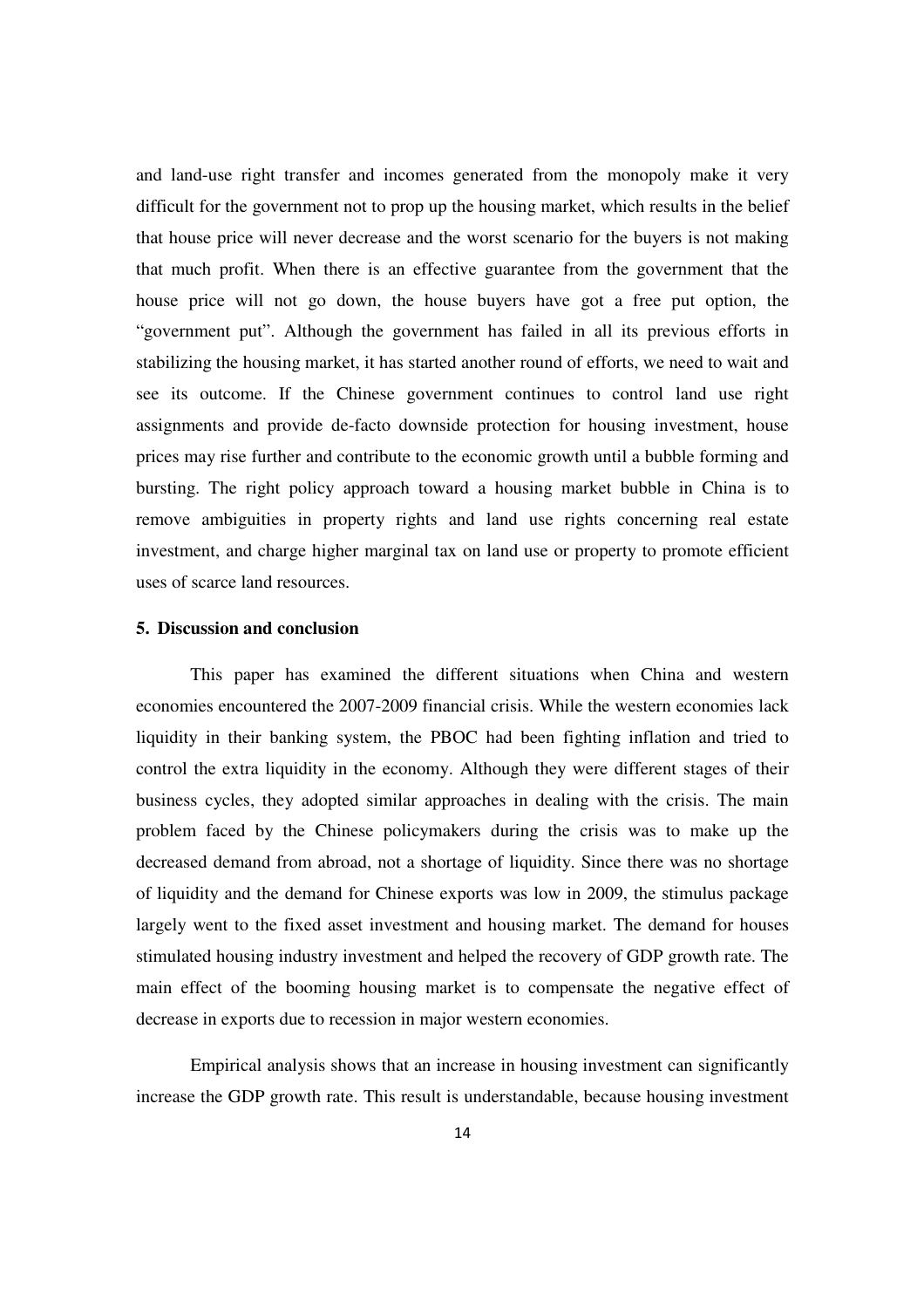is part of GDP. An increase in its part will increase the whole. How such stimulus package will influence the economy in the long run is still not certain. The government pumped into the economy so much credit when the economy might not necessarily need it.

The house price in China may be described by a stochastic differential equation where the downward change has been protected. The downward protection is provided by the government reluctant to let the house price drop. Since there is no downward risk, investors are more risk loving in the housing market. Because of the belief that the house price will not drop or the government will not let the house price drop, the house price has separated from economic fundamentals. The main determinants of house price are the one-period lagged house price and its percentage change. This result indicates that a bubble exists in the housing market. The main driving force of the house price increase at present is the expectation of continuing increase in house prices. The reluctance of central and local governments to let the house price drop, the belief in (urban) land as a scarce resource, past price trend in house prices, and loose monetary policy and difficulty in manufacturing all contribute to the continuing increase of house prices.

In conclusion, an increase in housing investment can significantly increase the GDP growth rate. The Chinese government pumped credit into the economy when there seemed to be enough liquidity. Because of the belief that house price will not drop, homebuyers in China are more risk loving and the house price has separated from the economic fundamentals. The house price is mainly determined by one-period lagged house price and its percentage change, which indicates the existence of a bubble.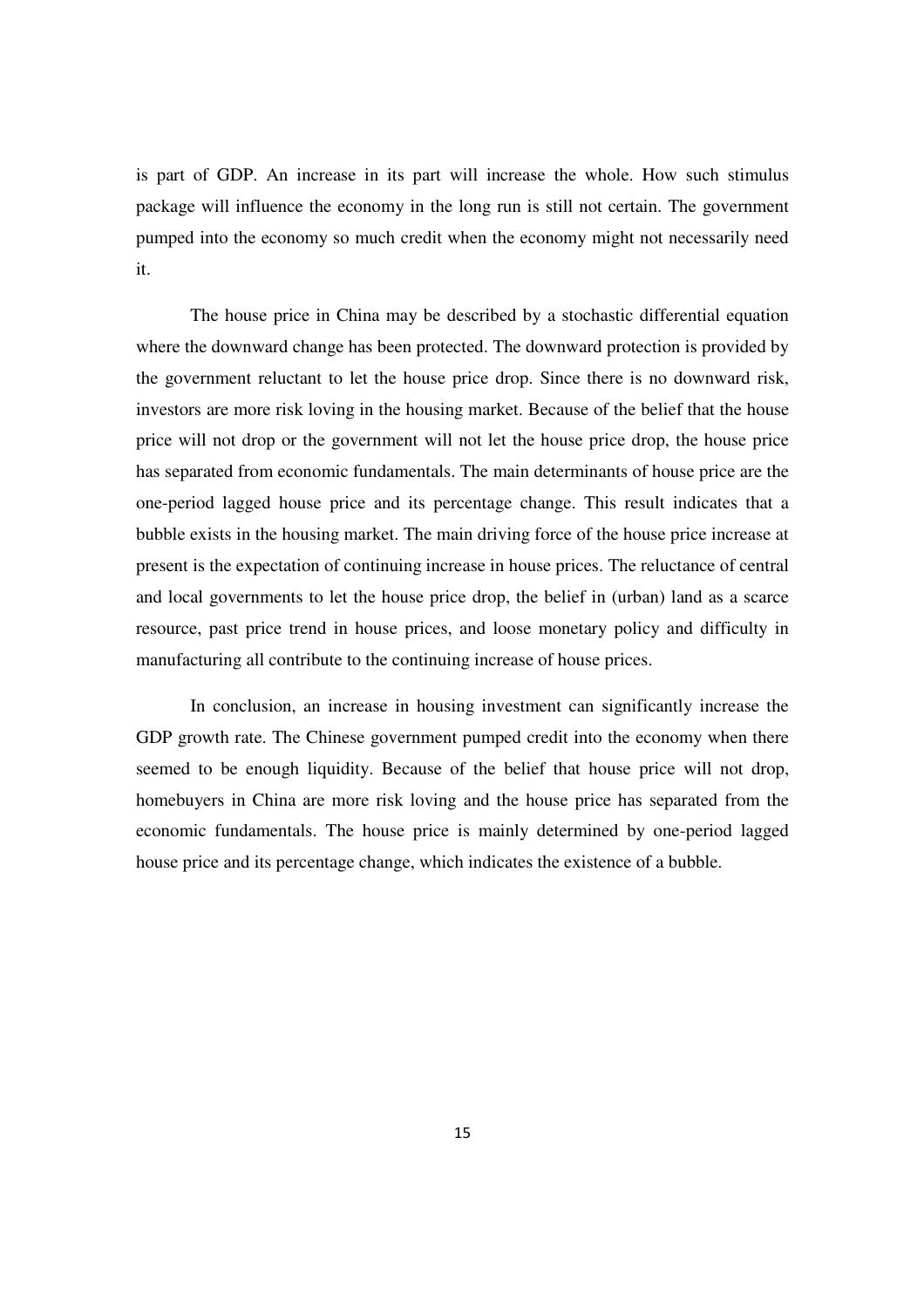# **References**

Bernanke BS, Gertler M, Gilchrist S (1999) The financial accelerator in a quantitative business cycle framework. In: Handbook of Macroeconomics, edited by Taylor JB and Woodford M. Amsterdam: Elsevier.

Capozza DR, Hendershott PH, Mack C, Mayor CJ (2002) Determinants of real house dynamics. NBER Working Paper, No. W9262.

Collyns C, Senhadji A (2002) Lending booms, real estate bubbles and the Asian crisis. IMF Working Paper No.02/20.

Gallin J (2006) The long-run relationship between house prices and income: evidence from local housing markets. Real Estate Economics 34 (3): 417-438.

Gerlach S, Peng W (2005) Bank lending and property prices in Hong Kong. Journal of Banking & Finance 29: 461-481.

Glindro ET, Subhanij T, Szeto J, Zhu H (2008) Determinants of house prices in nine Asia-Pacific economies. Bank for International Settlements (BIS) Working Papers No 263.

Goodhart C (1995) Price stability and financial fragility. In: Financial stability in a changing environment, edited by Sawamoto K, Nakajima Z and Taguchi H. New York: St. Martin's Press.

Hort K (1998) The determinants of urban house price fluctuations in Sweden 1968-1994. Journal of Housing Economics 7: 93-120.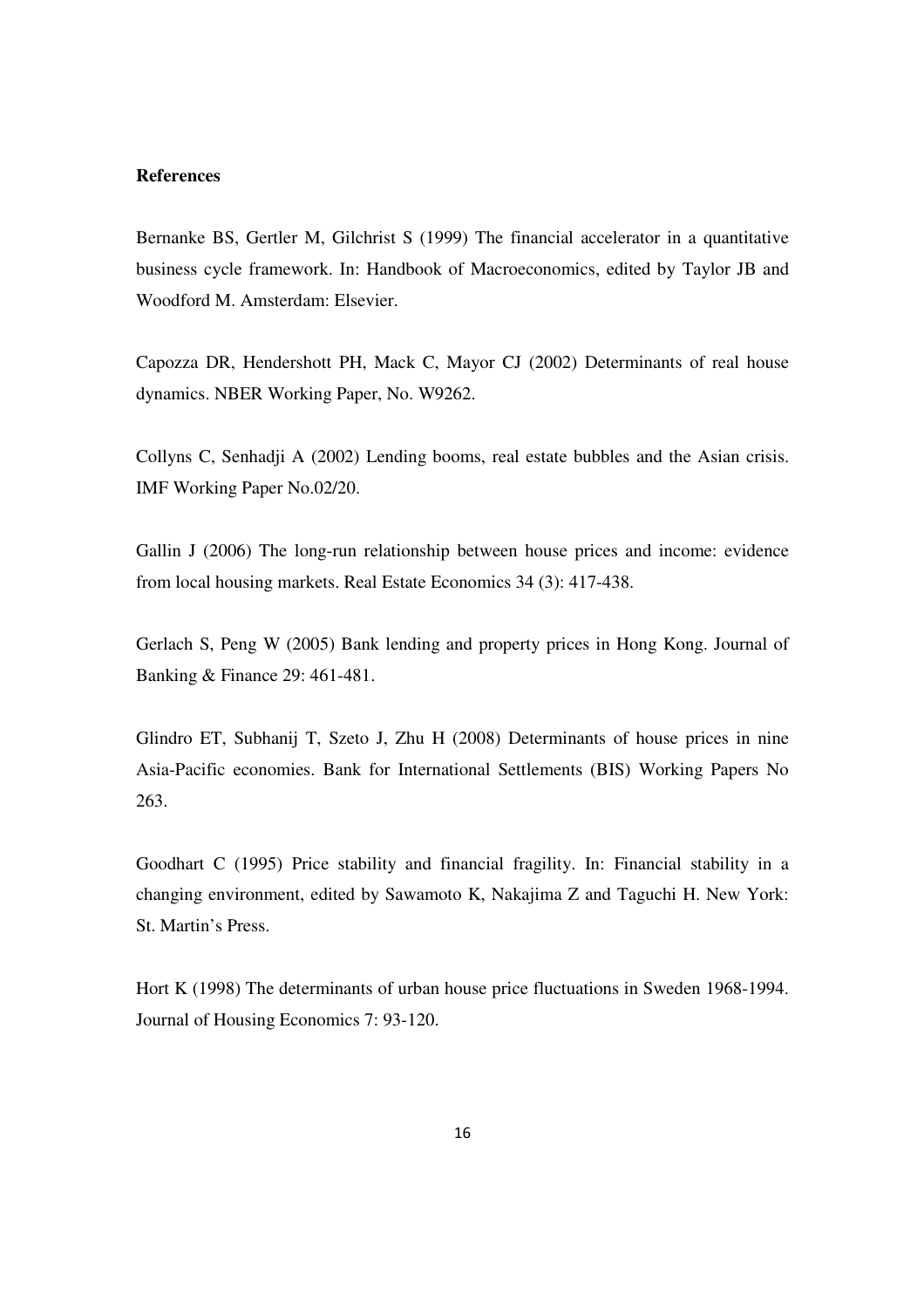Hui ECM, Shen Y (2006) Housing price bubbles in Hong Kong, Beijing and Shanghai: a comparative study. Journal of Real Estate Finance and Economics 33(4): 299-327.

Kiyotaki N, Moore J (1997) Credit cycles. Journal of Political Economy 105(2): 211-248.

Liang Y, Gao T (2007) Empirical analysis on real estate price fluctuation in different provinces of China. Economic Research (6): 78-86.

Mankiw G and Weil D (1989) The baby boom, the baby bust, and the housing market. Regional Science and Urban Economics 19 (2): 235-258.

McQuinn K, O'Reilly G (2008) Assessing the role of income and interest rates in determining house prices. Economic Modelling 25(3): 377-390.

Mizen P (2008) The credit crunch of 2007-2008: a discussion of the background, market reactions, and policy responses. Federal Reserve Bank of St. Louis Review, 90 (5), 531- 567.

Muellbauer J, Murphy A (1997) Booms and busts in the UK housing market. Economic Journal 107(455): 1701-1727.

Priemus H (2003) Land policy, house prices and housing quality: empirical evidence from the Netherlands. Housing, Theory and Society 20(3): 127-132.

Tu J, Zhang J (2005) What pushes up the house price: evidence from Shanghai. World Economy (5): 28-37.

Yan J, Feng L, Bao HXH (2009) House price dynamics: evidence from Beijing. Journal of Finance and Trade Economics (5): 117-123.